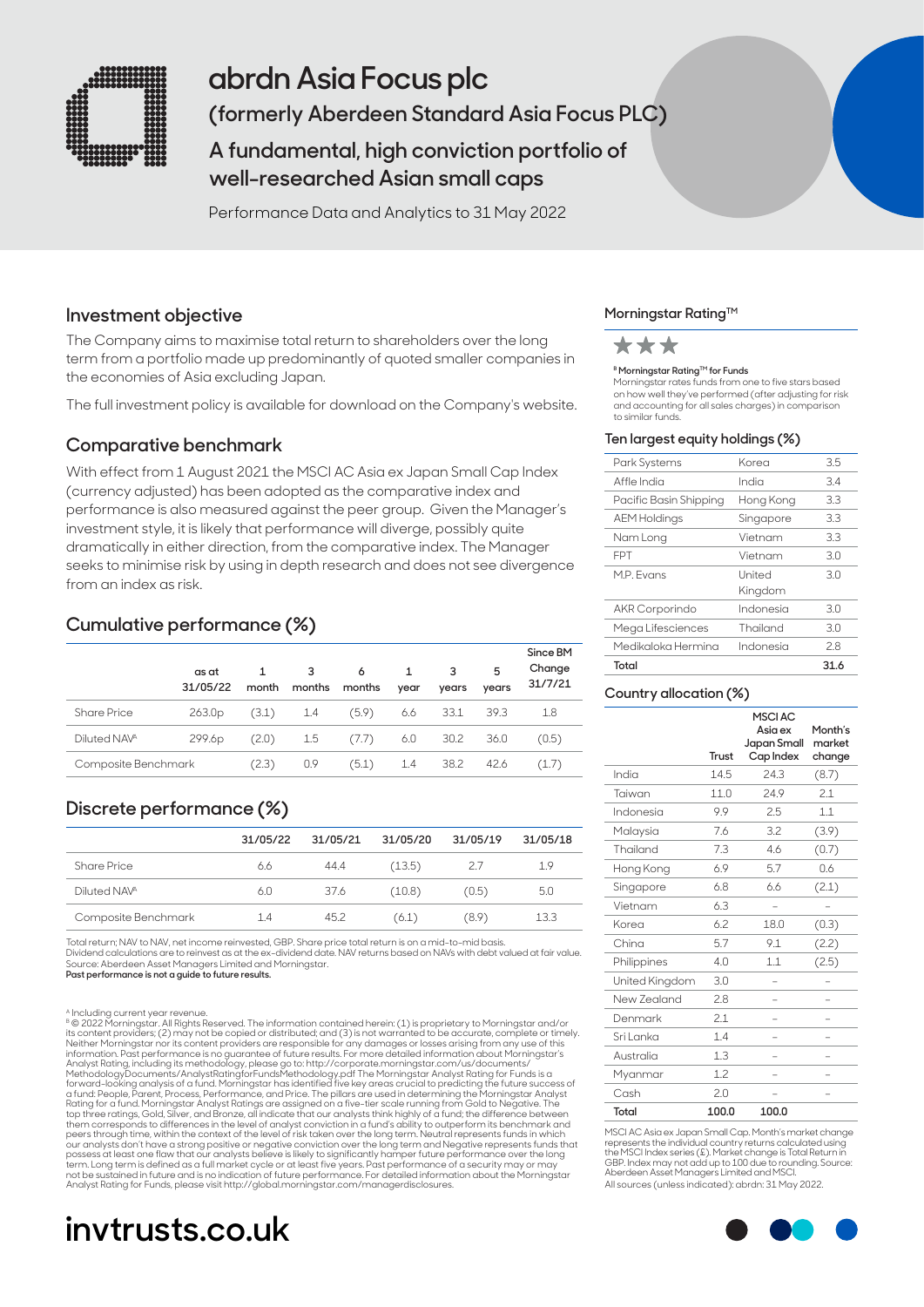# **abrdn Asia Focus plc**



## **1 Year Premium/Discount Chart (%)**

# **Fund managers' report**

### **Market review**

Emerging market equities suffered a bad start to May. This was on the back of prevailing concerns over aggressive policy tightening globally and the potential effect on China's economic growth of the introduction of mobility curbs in reaction to the resurgence in Covid-19 cases. As the month progressed, however, sentiment recovered as the Chinese government moved to cushion the impact of a slowing domestic economy. Further, US President Joe Biden indicated he was considering removing tariffs on selected imports from China. Against this backdrop, with risk appetite still on the conservative side, Asian small caps lagged their large-cap peers. At the country level, Taiwan, Indonesia and Hong Kong finished in positive territory, but Indian stocks fell sharply.

Our exposure to Hong Kong served us well due in large part to our holding in bulk shipper Pacific Basin, which continued to rally over the month. Management indicated that, aided by its diversified network of routes, there has been a limited near-term impact from China's mobility curbs and the Russia-Ukraine conflict. We expect the company to enjoy a period of higher profits and better earnings visibility, given tight industry supply. Another North Asia company to fare well was internet retailer momo.com, which rebounded as more consumers took to online shopping following a surge in domestic Covid-19 cases. China's Joinn Laboratories also contributed positively as its quarterly result exhibited strong revenue growth, margin stability and healthy cash-flow generation. The company also announced two acquisitions, both of which look to us like strategically sound deals.

In Indonesia, it was another good month for our position in petroleum and chemicals distributor AKR Corporindo following its record quarter announced in April. UK-listed palm-oil producer MP Evans also continues to benefit from elevated commodity prices.

#### **Fund managers' report continues overleaf**

C Expressed as a percentage of average daily net assets for the year ended 31 July 2021. The Ongoing Charges Figure (OCF) is the overall cost shown as a percentage of the value of the assets of the Company. It is made up of the Annual Management Fee and other charges. It does not include any costs associated with buying shares in the Company or the cost of buying and selling stocks within the Company. The Ongoing Charges figure can help you compare the annual operating expenses of different Companies.

D with effect from 1 August 2021, 0.85% per annum for the first £250 million of the Company's market capitalisation, 0.6% per annum for the next £500 million, and 0.5% per annum for market capitalisation of £750 million and above, based on the closing Ordinary share price quoted on the London Stock Exchange multiplied by the number of Ordinary Shares in issue (excluding those held in treasury), valued monthly.

E Calculated using the Company's publicly announced target dividend yield of 6.2p for the year ending 31 July 2022 and month end share price.

F Net gearing is defined as a percentage, with net debt (total debt less cash/cash equivalents) divided by shareholders' funds.

G The 'Active Share' percentage is a measure used to describe what proportion of the Company's holdings differ from the benchmark index holdings.

### **Total number of investments 63**

### **Fund risk statistics**

|                                          |        | 3 Years 5 Years |
|------------------------------------------|--------|-----------------|
| Annualised Standard<br>Deviation of Fund | 1640   | 1360            |
| Reta                                     | 0.85   | በ 78            |
| Sharpe Ratio                             | በ57    | በ 49            |
| Annualised Tracking Error                | 669    | 692             |
| Annualised Information Ratio             | (0.39) | (0.24)          |
| R-Squared                                | N 86   | N 81            |

Source: Aberdeen Asset Management, BPSS & Datastream. Basis: Total Return, Gross of Fees, GBP. Please note that risk analytics figures are calculated on gross returns whereas the performance figures are based on net asset value(NAV) returns. In addition, the risk analytics figures lag the performance figures by a month.

#### **Key information Calendar**

| Year end                                      | 31 July                                                     |
|-----------------------------------------------|-------------------------------------------------------------|
| Accounts published                            | October                                                     |
| Annual General<br>Meeting                     | December                                                    |
| Dividends paid                                | March, June,<br>September,<br>December                      |
| Launch date                                   | October 1995                                                |
| Fund managers                                 | Flavia Cheong,<br>Gabriel Sacks.<br>Neil Sun.<br>Hugh Young |
| Ongoing charges <sup>c</sup>                  | 1.10%                                                       |
| Annual management<br>$f \in \mathbb{R}^D$     | 0.85% Market Cap<br>(tiered)                                |
| Premium/(Discount)<br>with debt at fair value | $(12.2)\%$                                                  |
| Yield <sup>E</sup>                            | 3.0%                                                        |
| Net gearing with debt<br>at par <sup>F</sup>  | 11.8%                                                       |
| Active share <sup>G</sup>                     | 979%                                                        |

### **AIFMD Leverage Limits**

| Gross Notional | ノらメー |
|----------------|------|
| Commitment     |      |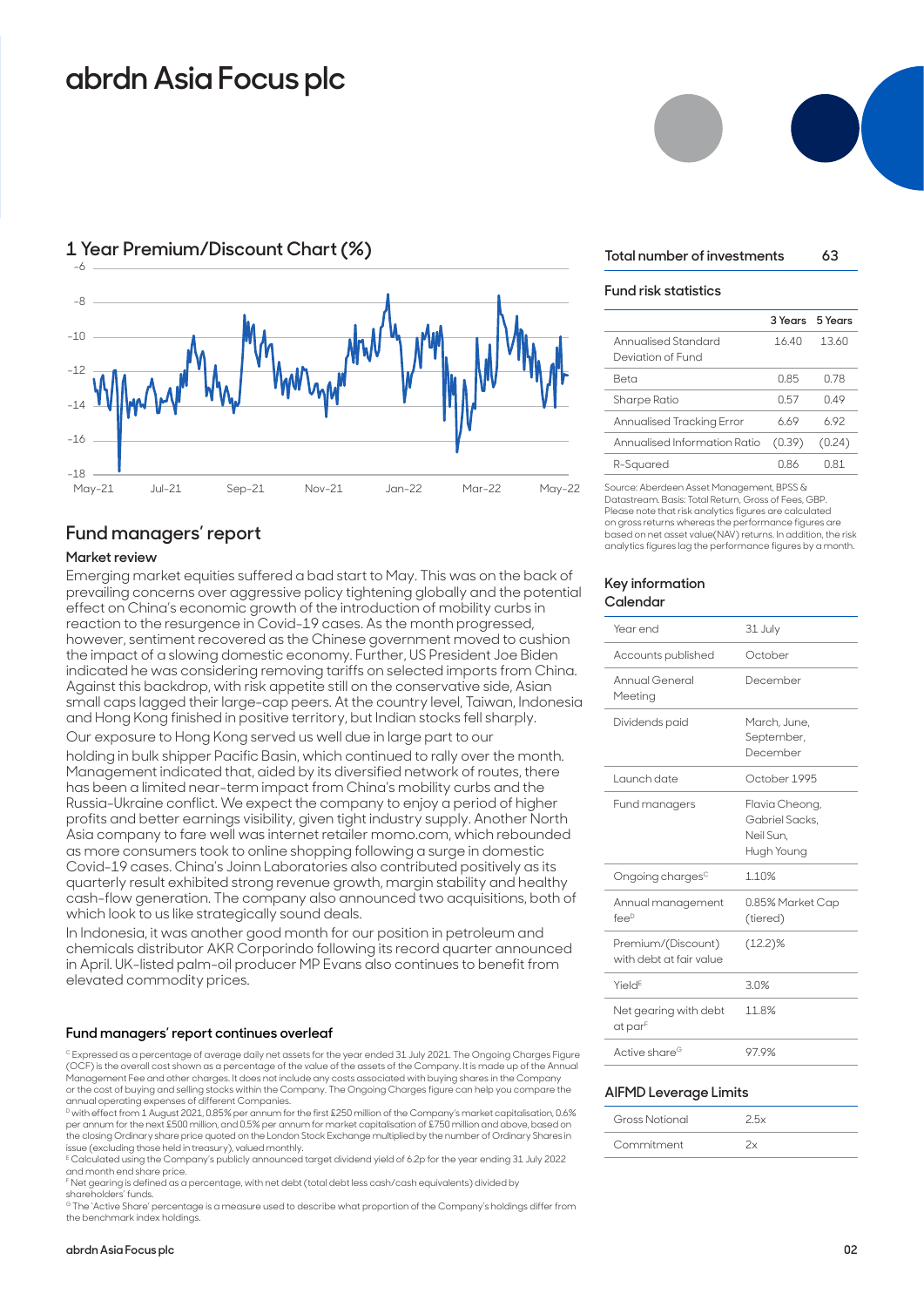# **abrdn Asia Focus plc**

### **Fund managers' report - continued**

The Trust benefited from the underweight to India, but this was more than offset by stock selection. Among the detractors was Affle, an Indian data platform that enables digital advertising, which corrected over the month despite reporting encouraging quarterly results. Similarly, leading South Indian property company Prestige Estates delivered solid quarterly results, but this was outweighed by negative sentiment following the central bank's rate-hike announcement. Our exposure to South Korea also detracted from performance. Among the stocks to lag the benchmark was Koh Young Technology, which continues to be weighed down by the broader weakness in growth stocks.

The only transaction of note was the purchase of South Korean technology stock Leeno Industrial. Leeno designs and manufactures equipment that is vital in the testing process of most electronic products. It is the global market leader, backed by more than 40 years of experience, which enables the company to perform the entire manufacturing process in-house. Industry dynamics also favour entrenched incumbents, as upfront investment is high, which acts as a barrier to entry. Leeno supplies the largest semiconductor manufacturers globally and has a well-diversified customer base, spanning over a thousand clients. We are also positive about its longer-term prospects thanks to strong growth in end markets driven by 5G, artificial intelligence, medical devices and autonomous driving and electric vehicles. This is all backed by excellent financials. Its healthy free cash flow and net-cash balance sheet enables it to fund its capex and working capital internally and it consistently generates a return on equity in the high teens.

### **Outlook**

We expect Asian markets to remain volatile in the shorter term given the prevailing stress points of rising inflation, the war in Ukraine, monetary-policy normalisation and Covid-19 resurgences. In China, though, we are seeing positive signals from policymakers that could bolster market sentiment. The government has restated its support for the economy, with the latest measure being an increase of 800 billion yuan (US\$120 billion) in the credit quota for policy banks to support infrastructure spending. The central bank also delivered a larger-than-expected cut of 15bps to a key interest rate, which should provide relief for the domestic real estate sector. Beijing and Shanghai have eased Covid-19 restrictions, with the latter unveiling a slew of supportive measures. Elsewhere, the economic recovery in Southeast Asia continues to gain momentum as countries like Singapore and Thailand reopen after the removal of restrictions.

Asian markets clearly now face macroeconomic and geopolitical pressures, but we believe that there has not been a significant deterioration of fundamentals across the region. Some of the companies we hold have warned about the challenges posed by higher input costs and rising interest rates but, encouragingly, the earnings of many of our holdings have either met or exceeded our expectations in the latest results reporting season. Further, the turbulence in certain markets has resulted in much more palatable valuations. This creates opportunities for investors like us who are there for the long run, both through identifying new ideas and increasing our weighting to quality long-term holdings.

We remain positioned around structural growth themes, including domestic consumption, technology and green energy. Indeed, many of our holdings in these areas now look even more attractive to us given the recent sharp rotation away from growth stocks. As always, our focus is on quality companies with strong balance sheets and sustainable earnings prospects that can emerge stronger in tough times.

### **The risks outlined overleaf relating to gearing, emerging markets, small companies and exchange rate movements are particularly relevant to this trust but should be read in conjunction with all warnings and comments given.**

### **Important information overleaf**

H on 4 February 2022 the Company completed a 5 for 1 Share split and each Ordinary share of 25p was sub-divided into 5 Ordinary shares of 5p.

### **Assets/Debt (£m)**

| Gross Assets                                | 5377 |
|---------------------------------------------|------|
| Debt (CULS + bank loan)<br>at nominal value | 66.5 |
| Cash & cash equivalents                     | 111  |

### **Capital structure as at 28 February 2022H**

| Ordinary shares                                                     | 156.953.095 |
|---------------------------------------------------------------------|-------------|
| Treasury shares                                                     | 51.744.590  |
| Convertible Unsecured<br>Loan Stock 2025 (CULS)<br>at nominal value | £36.643.991 |

### **Allocation of management fees and finance costs**

| Capital | 75%     |
|---------|---------|
| Revenue | ಾದ್ದಲ್ಲ |

### **Trading details**

| Reuters/Epic/Bloomberg<br>code | AAS               |
|--------------------------------|-------------------|
| ISIN code <sup>h</sup>         | GR0000100767      |
| ISIN Code (from 4/2/22)        | GROOBME19B58      |
| Sedol code <sup>H</sup>        | 0010076           |
| Sedol code (from 4/2/22)       | <b>RMF19R5</b>    |
| Stockbrokers                   | Panmure<br>Gordon |
| Market makers                  | SETSmm            |
|                                |                   |

# **i**

### **Factsheet**

Receive the factsheet by email as soon as it is available by registering at www.invtrusts.co.uk/#signup www.asia-focus.co.uk

# $\mathcal{S}$

**Contact**

**Private investors**  0808 500 4000

### **Institutional investors**

InvestmentTrustInvestorRelations-UK@ abrdn.com

+44 (0)20 7463 5971 +44 (0)131 222 1863